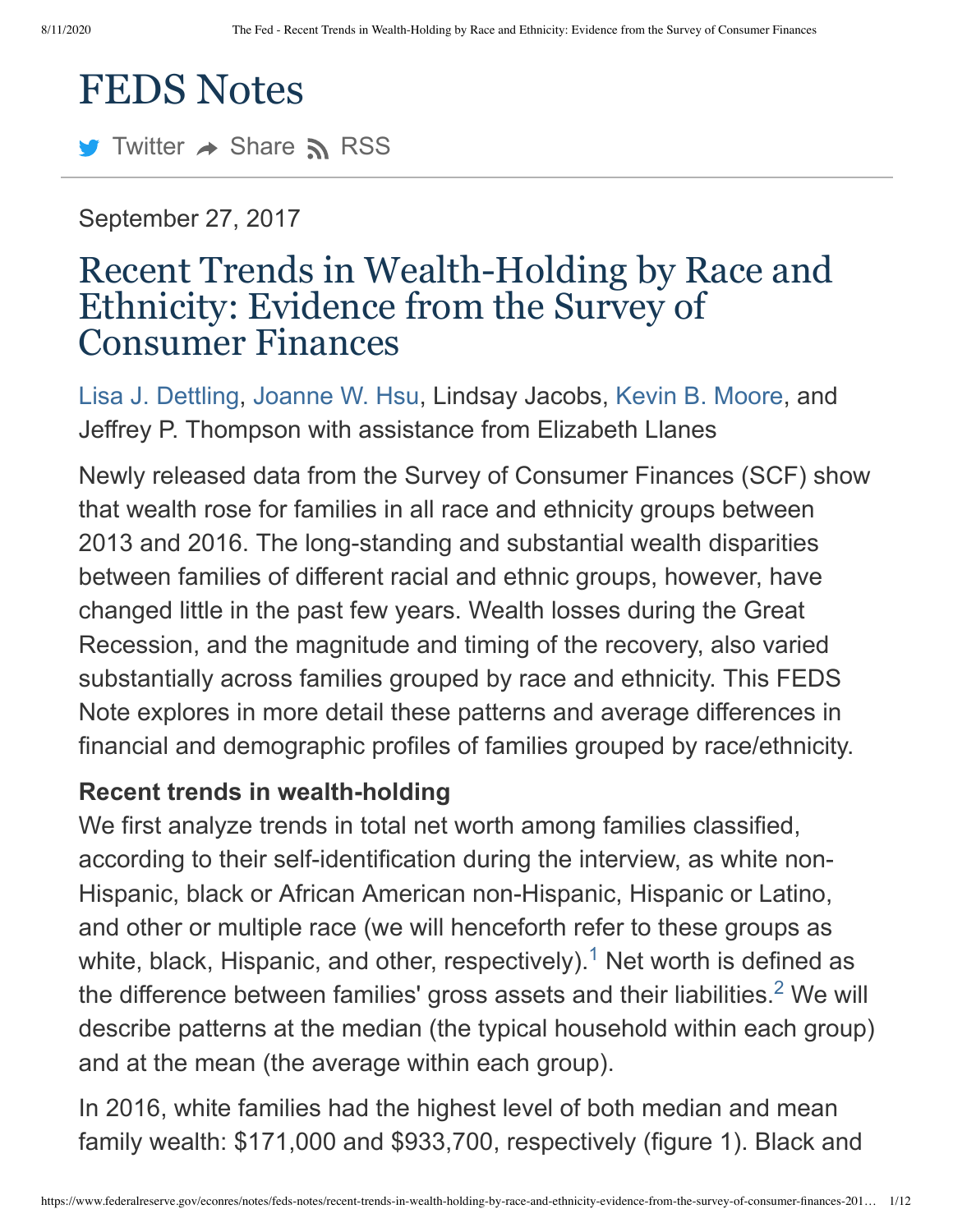Hispanic families have considerably less wealth than white families. Black families' median and mean net worth is less than 15 percent that of white families, at \$17,600 and \$138,200, respectively. Hispanic families' median and mean net worth was \$20,700 and \$191,200, respectively. Other families--a diverse group that includes those identifying as Asian, American Indian, Alaska Native, Native Hawaiian, Pacific Islander, other race, and all respondents reporting more than one racial identification- have lower net worth than white families but higher net worth than black and Hispanic families. The same patterns of inequality in the distribution of wealth across all families are also evident within race/ethnicity groups: For each of the four race/ethnicity groups, the mean is substantially higher than the median, reflecting the concentration of wealth at the top of the wealth distribution.





Source: Federal Reserve Board, Survey of Consumer Finances.

[Accessible version](https://www.federalreserve.gov/econres/notes/feds-notes/recent-trends-in-wealth-holding-by-race-and-ethnicity-evidence-from-the-survey-of-consumer-finances-accessible-20170927.htm#figure1)

Between 2013 and 2016, median net worth rose for all groups (figure 2). Growth rates for the 2013-16 period were proportionally larger for Hispanic, other, and black families, rising between 30 and 50 percent,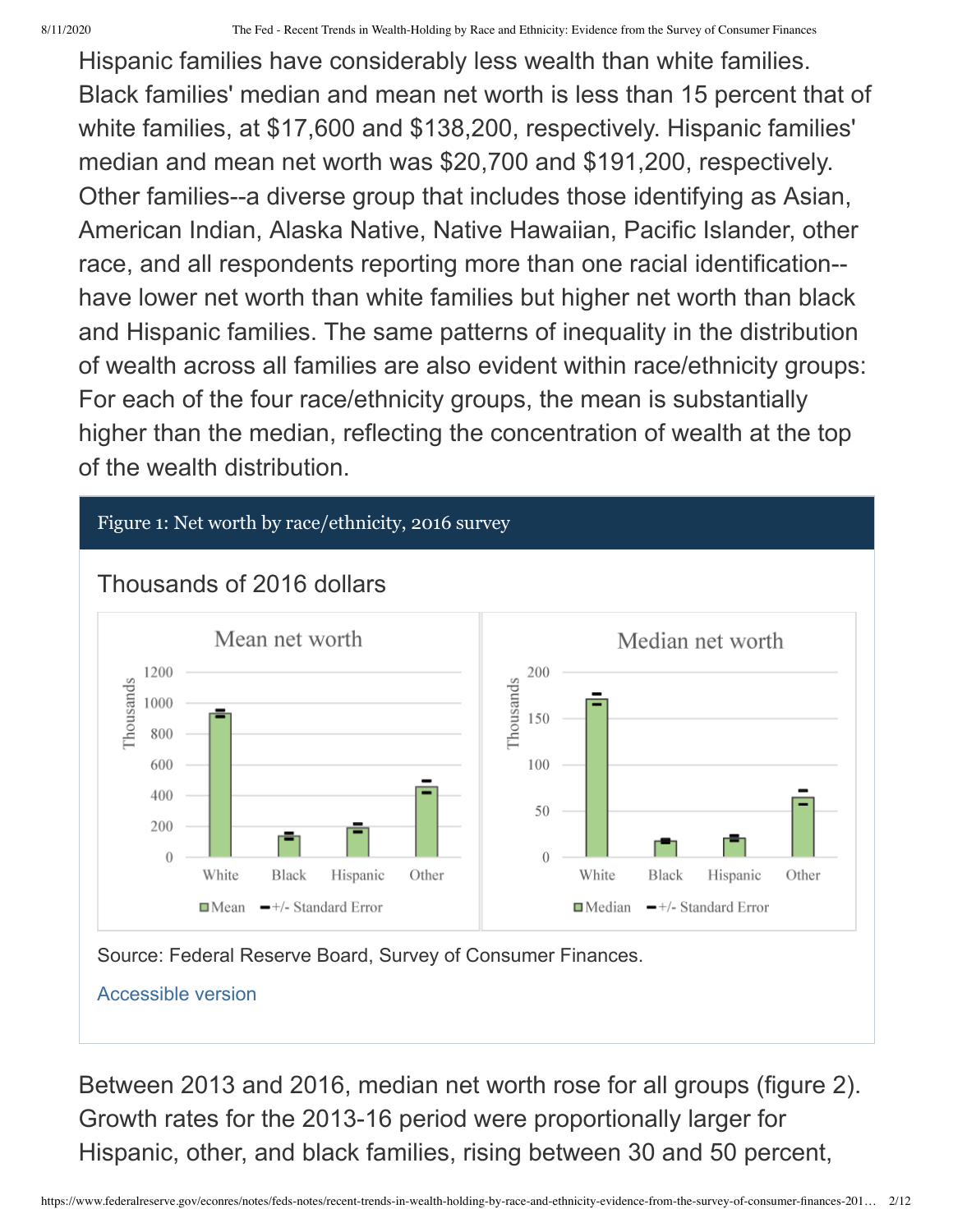compared with white families, whose net worth rose 17 percent. Even with the large percentage gains for black and Hispanic families, the white-black gap in median net worth increased from \$132,800 in 2013 to \$153,500 in 2016, and the white-Hispanic gap increased from \$132,200 in 2013 to \$150,300 in 2016.



Experiences in the Great Recession (2007 to 2010) and the immediate aftermath (2010 to 2013) also varied across groups. Median net worth fell about 30 percent for all groups during the Great Recession. However, for black and Hispanic families, net worth continued to fall an additional 20 percent in the 2010-13 period, while white families' net worth was essentially unchanged, and other families' net worth fell a more modest 10 percent.

#### **Household financial profile**

The detailed household balance sheet information collected in the SCF allows us to move beyond total wealth to explore differences in income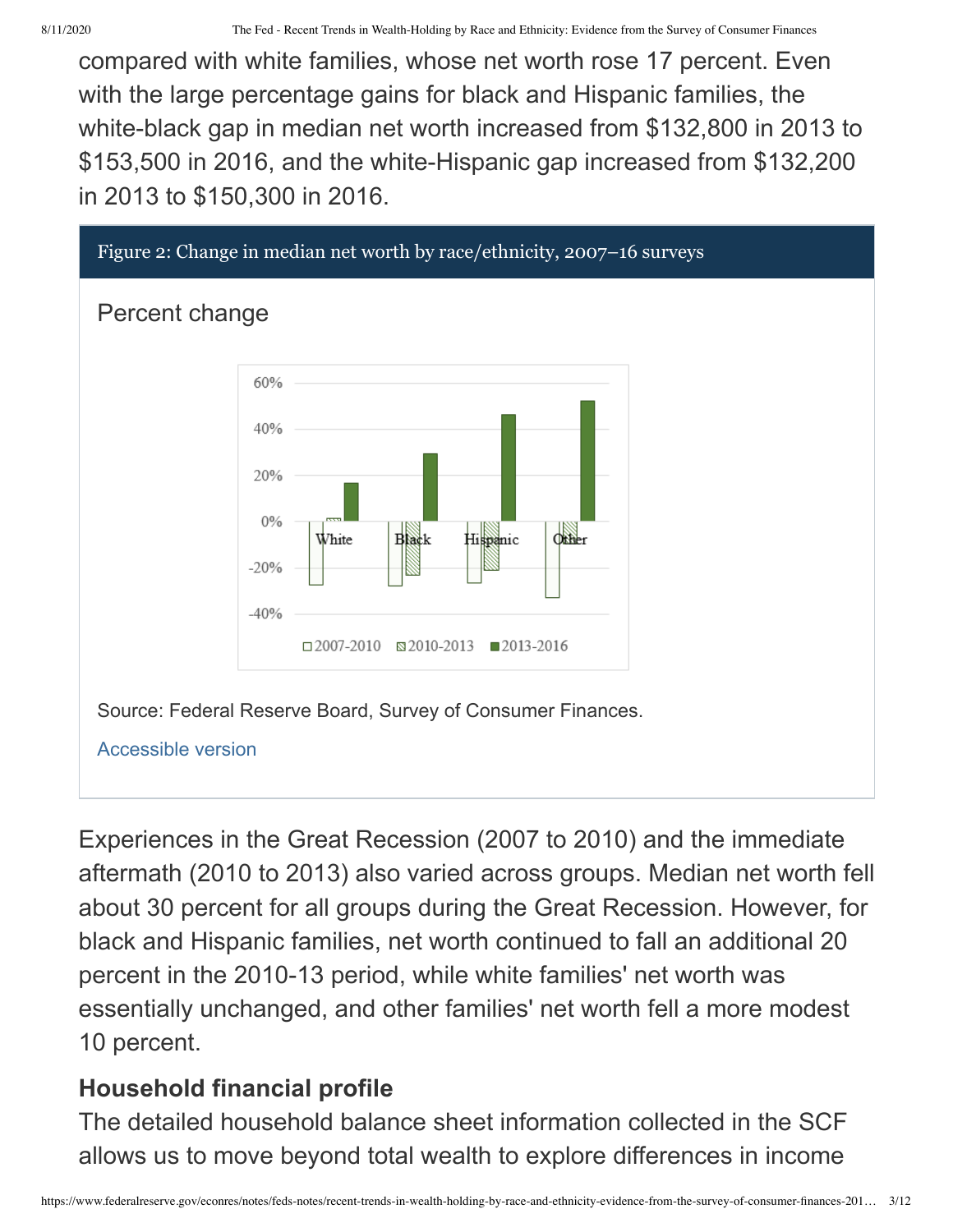and the types of assets and debt held by families within each race/ethnicity group.

<span id="page-3-0"></span>Wealth tends to increase with income because of higher levels of saving among higher-income families, and because of the feedback effect on higher incomes from the returns generated by accumulated assets[.](#page-10-2) $3$  In 2016, both median and mean incomes are higher for white families than for all other groups of families (\$61,200 and \$123,400, respectively) (table 1). Median and mean incomes are considerably lower for black and Hispanic families, whose median incomes are \$35,400 and \$38,500, respectively. Median and mean incomes for other families fall in between those of white families and black and Hispanic families.

# Table 1. Household financial profile by race/ethnicity, 2016 survey

Thousands of 2016 dollars or percent

|                                                     | <b>White</b>    |                | <b>Black Hispanic Other</b> |       |  |  |
|-----------------------------------------------------|-----------------|----------------|-----------------------------|-------|--|--|
| Income:                                             |                 |                |                             |       |  |  |
| Median                                              | 61.2            | 35.4           | 38.5                        | 50.6  |  |  |
| Mean                                                | 123.4           | 54.0           | 57.3                        | 86.9  |  |  |
| Net Worth:                                          |                 |                |                             |       |  |  |
| Median                                              | 171             | 17.6           | 20.7                        | 64.8  |  |  |
| Mean                                                | 933.7           | 138.2          | 191.2                       | 457.8 |  |  |
| Percent of families with zero or negative net worth | 9               | 19             | 13                          | 14    |  |  |
| Assets (percent of families with):                  |                 |                |                             |       |  |  |
| <b>Primary residence</b>                            | 73              | 45             | 46                          | 54    |  |  |
| Vehicle                                             | 90              | 73             | 80                          | 80    |  |  |
| <b>Retirement accounts</b>                          | 60              | 34             | 30                          | 48    |  |  |
| <b>Business equity</b>                              | 15              | $\overline{7}$ | 6                           | 13    |  |  |
| Direct and indirect equity                          |                 | 31             | 28                          | 47    |  |  |
| Debts (percent of families with):                   |                 |                |                             |       |  |  |
| Debt secured by primary residence                   | 46              | 32             | 31                          | 38    |  |  |
| <b>Vehicle loans</b>                                |                 | 33<br>34       | 32                          | 34    |  |  |
| <b>Credit card balances</b>                         | 42              | 48             | 50                          | 44    |  |  |
| <b>Education loans</b>                              | 20 <sup>°</sup> | 31             | 19                          | 26    |  |  |
| Wealth from housing (for homeowners):               |                 |                |                             |       |  |  |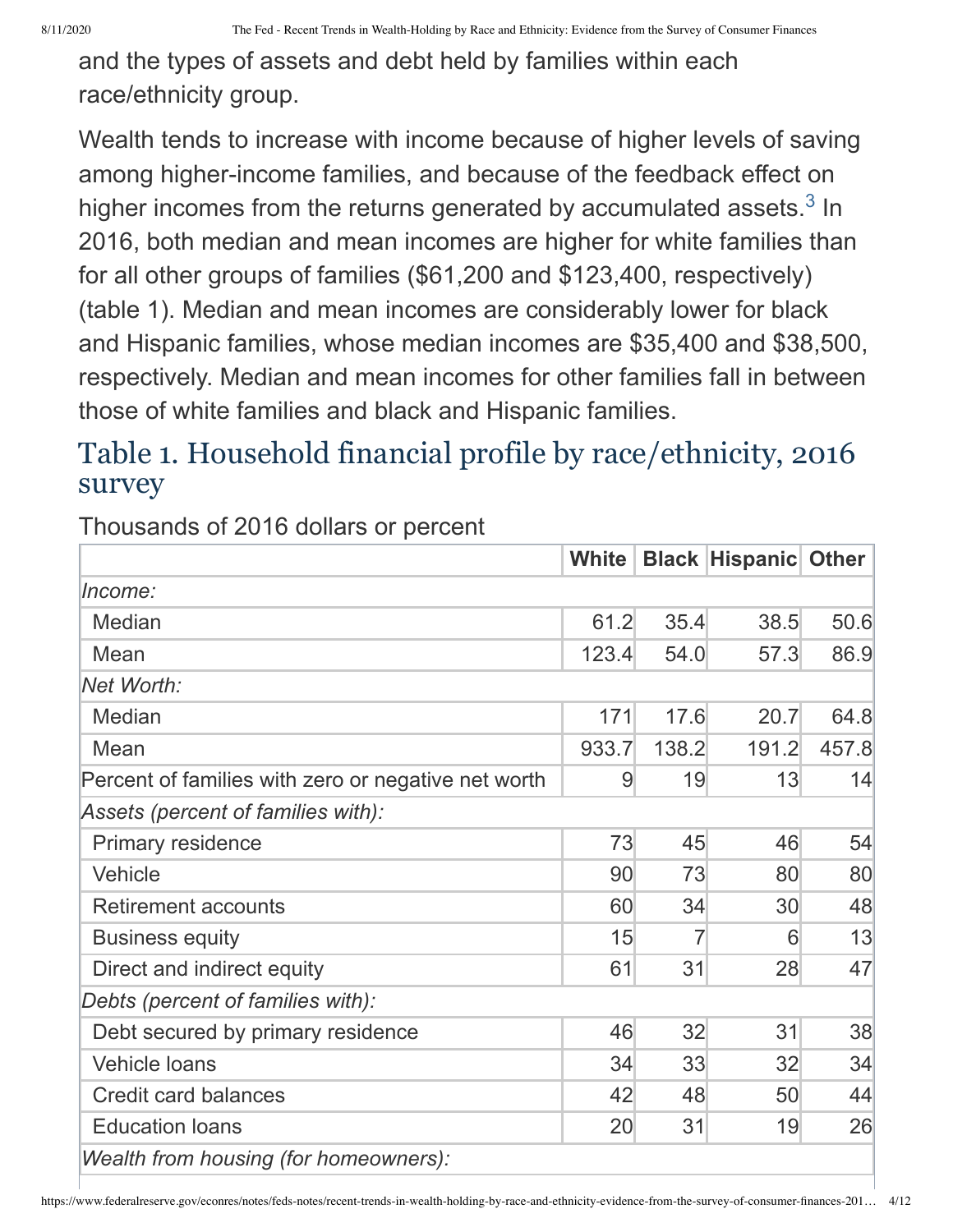|                                                |       |                 | White   Black   Hispanic   Other |                 |
|------------------------------------------------|-------|-----------------|----------------------------------|-----------------|
| Percent of assets in housing                   | 32    | 37              | 39                               | 35 <sub>l</sub> |
| Mean net housing wealth                        | 215.8 | 94.4            | 129.8                            | 220.7           |
| Credit Experiences (percent of families with): |       |                 |                                  |                 |
| Payment-to-income ratio greater than 40%       | 6     | 9               |                                  | 9               |
| Late on payments 60 days or more               | 5     | 10 <sup>1</sup> |                                  | 9               |
| Denied credit or feared denial                 | 15    | 35              | 32                               | 25 <sub>1</sub> |

Source: Federal Reserve Board, Survey of Consumer Finances.

Although most families do have some wealth, the number with zero or negative net worth (having debts that exceed assets) is nontrivial and varies by race/ethnicity. Nearly one in five black households has zero or negative net worth. The share of white households without any wealth is considerably smaller, at 9 percent. Hispanic and other households fall somewhere in between white and black families on this measure.

For many families, the primary residence is an important component of the balance sheet. Well over half of white households are homeowners (73 percent), compared with just under half of black and Hispanic households (around 45 percent) and 54 percent of other households. Among homeowners, white households also hold considerably higher levels of equity in their homes. Mean net housing wealth (the value of the home, less any debts on the home) among homeowners is \$215,800 among white families but only \$94,400 among black families and \$129,800 among Hispanic families. White homeowners hold more home equity, but housing accounts for only 32 percent of their total assets, compared with 37 to 39 percent for black and Hispanic homeowners.

The most common type of asset owned by all types of families is vehicles. Ninety percent of white families own a vehicle, compared with 80 percent of Hispanic and other families, and 73 percent of black families. Retirement accounts, including IRAs and 401(k) plans, are also commonly held; 60 percent of white families have these accounts, compared with 34 percent of black families and 30 percent of Hispanic families. A family-owned business is another important component of some families' balance sheets. The highest business ownership rates are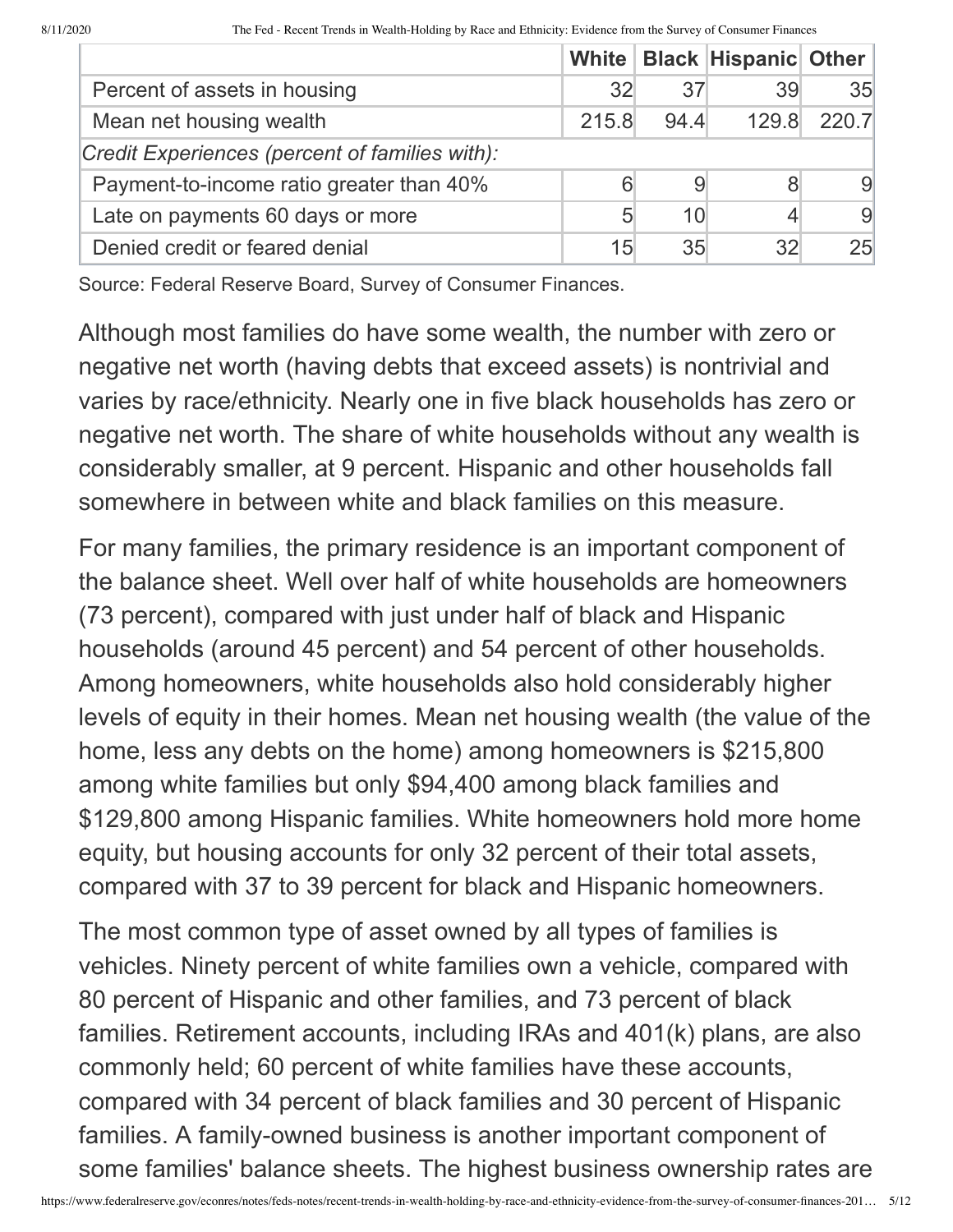among white and other families (around 13 to 15 percent), with black and Hispanic families about half as likely to own a business. Ownership of equities--which may be held directly or indirectly through a retirement account--also varies substantially across groups, with more than 60 percent of white families owning equities, compared with around 30 percent of black and Hispanic families.

Compared with assets, debt is more evenly distributed across families grouped by race/ethnicity. A larger share of white families have debt secured by the primary residence than other groups of families, which partly reflects higher homeownership rates among white families. Vehicle loans are fairly evenly distributed across groups, with around 30 to 35 percent of families having such loans. Credit card debt is also fairly evenly distributed across groups, with between 42 and 50 percent of families having credit card debt. The incidence of education loans varies somewhat across groups. Black families are the most likely to have education debt (31 percent), and Hispanic families are the least likely to have education debt (19 percent).

Families' interactions with credit markets also vary somewhat across groups. Black and other families are the most likely to have high debt payment burdens: 9 percent of these families have debt-payment-toincome ratios above 40 percent. Hispanic families follow closely at 8 percent. Black families are the most likely to be late on payments. Black and Hispanic families have the highest incidence of credit constraints, with about one-third reporting they were either denied credit or did not apply for credit because they feared denial.

#### **Demographic profiles by race/ethnicity**

<span id="page-5-0"></span>In addition to the differences in the levels and types of wealth previously described, the data also indicate substantial variation by race/ethnicity in many of the factors that are associated with the accumulation of wealth.<sup>[4](#page-10-3)</sup> Among the potential reasons that wealth is relatively high among white households, for example, is that they tend to be older, more highly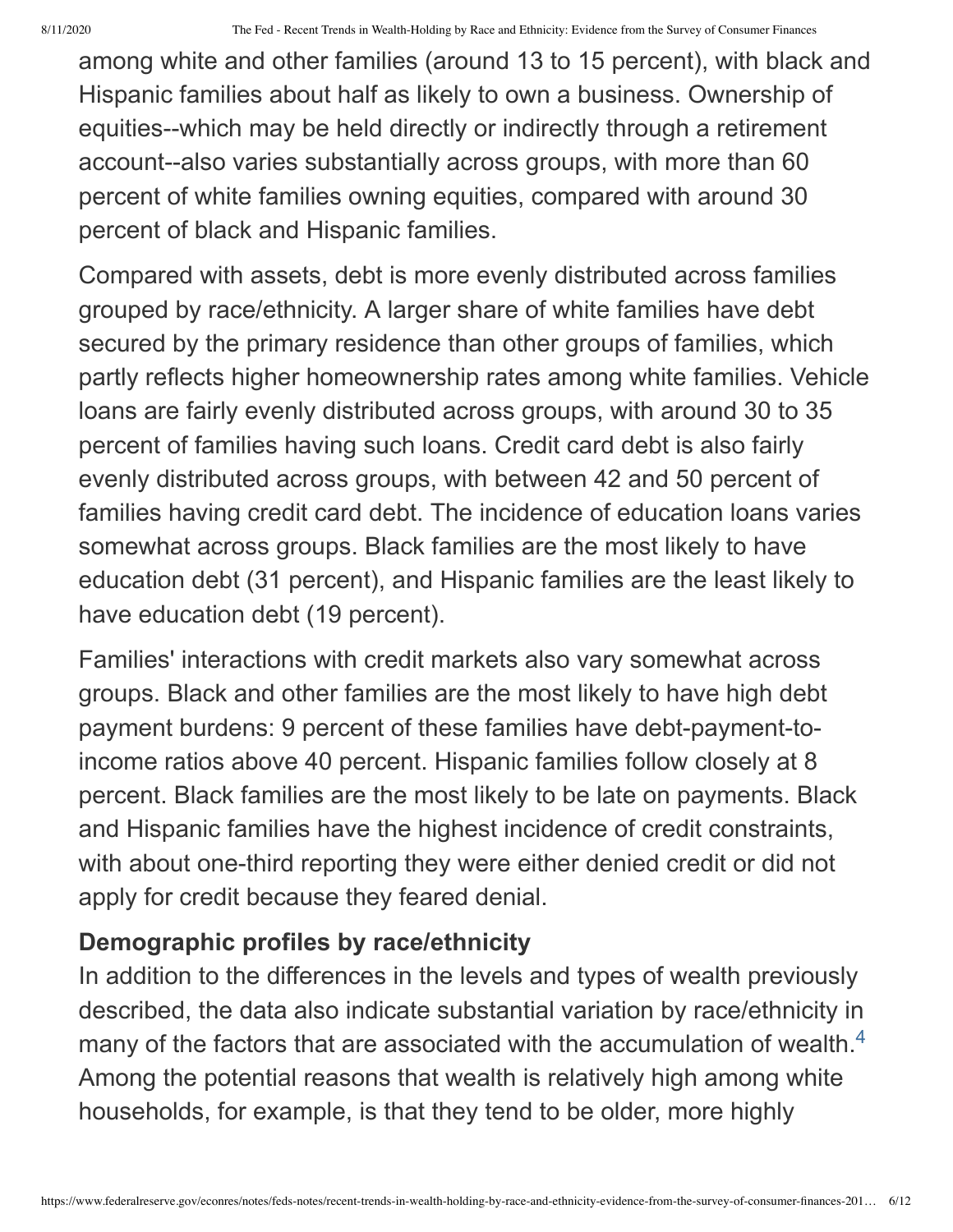8/11/2020 The Fed - Recent Trends in Wealth-Holding by Race and Ethnicity: Evidence from the Survey of Consumer Finances

educated, more likely to have received an inheritance, and less likely to be a single parent than their black and Hispanic counterparts (table 2).

Wealth generally increases with age and plateaus or modestly decreases from near-retirement age onward, reflecting life-cycle earnings and saving behavior. Just over half of white households are headed by someone 55 or older, compared with 38 percent of black households and approximately one-fourth for Hispanic households.

Wealth is also correlated with family structure because of higher levels of saving among families with more earners or lower living expenses. Black households stand out for being the least likely to have a married or partnered head--just 37 percent--compared with more than 54 percent for each of the other three groups. White households are the least likely to be headed by a single parent (8 percent), compared with 16 percent among Hispanics and 27 percent among black families. Black families are less likely to be dual-earner households than the other groups of families.

# Table 2. Demographic and economic profile by race/ethnicity, 2016 survey

| Percent                 |       |    |                             |                |
|-------------------------|-------|----|-----------------------------|----------------|
|                         | White |    | <b>Black Hispanic Other</b> |                |
| Age distribution        |       |    |                             |                |
| Under age 35            | 18    | 21 | 25                          | 28             |
| 35 to 54                | 31    | 40 | 49                          | 42             |
| 55 to 74                | 37    | 30 | 22                          | 24             |
| 75 and older            | 14    | 8  | $\overline{4}$              | 5 <sup>5</sup> |
| <b>Family structure</b> |       |    |                             |                |
| Married or with partner | 61    | 37 | 62                          | 54             |
| Single without kids     | 31    | 36 | 23                          | 34             |
| Single with kids        | 8     | 27 | 16                          | 12             |
| With kids               | 36    | 47 | 61                          | 45             |
| With two earners        | 29    | 18 | 27                          | 25             |
| Education               |       |    |                             |                |
| Less than high school   | 8     | 17 | 36                          | 12             |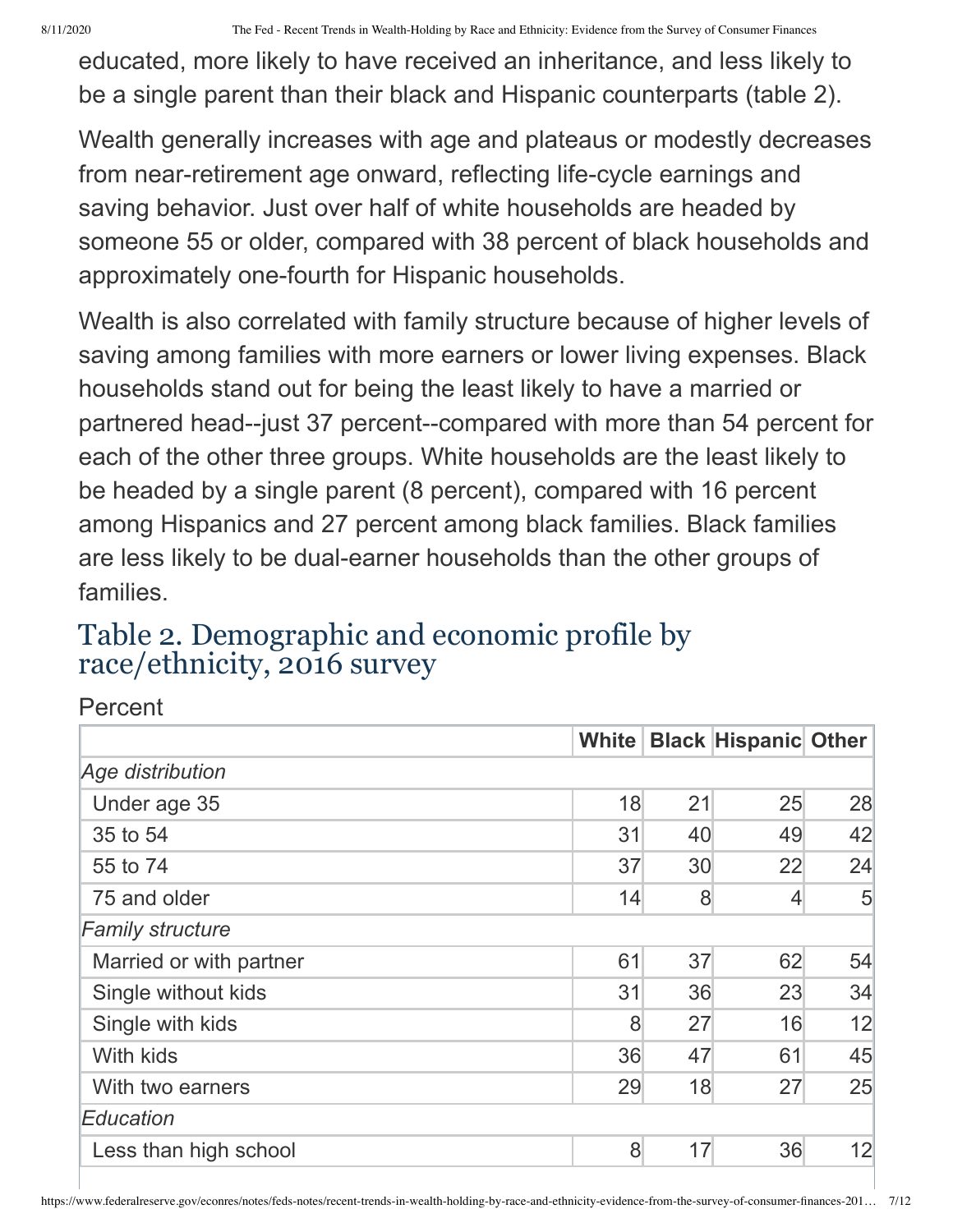|                                                     |    |    | White   Black   Hispanic   Other |    |
|-----------------------------------------------------|----|----|----------------------------------|----|
| High school only                                    | 26 | 29 | 25                               | 21 |
| Some college, no degree                             | 15 | 20 | 12                               | 18 |
| Associates degree                                   | 12 | 11 | 10 <sup>1</sup>                  | 13 |
| Bachelor's degree or higher (BA+)                   | 39 | 23 | 17                               | 36 |
| Both head and spouse/partner have BA+               | 18 | 5  | 6                                | 16 |
| At least one of the head's parents had BA+          | 31 | 19 | 14                               | 36 |
| <b>Family financial assistance</b>                  |    |    |                                  |    |
| <b>Received inheritance</b>                         | 26 | 8  | 5                                | 15 |
| Can get \$3,000 from family or friends in emergency | 71 | 43 | 49                               | 64 |

Source: Federal Reserve Board, Survey of Consumer Finances.

White and other heads of households are much more likely to have obtained a college degree or some advanced level of higher education (39 percent and 36 percent, respectively). In contrast, only 23 percent of black heads of households and 17 percent of Hispanic heads of households have a college degree or higher level of education. Furthermore, the proportion of families that consist of two spouses who *both* have at least a college degree also varies by group: 18 percent of white families, 5 percent of black families, 6 percent of Hispanic families, and 16 percent of other families.

These differences across groups in educational attainment appear to persist across generations as well. For 31 percent of white families, one or both parents of the head had at least a bachelor's degree, compared with 19 percent of black families and 14 percent of Hispanic families.

Intergenerational relationships can also influence how families accumulate wealth--for example, receiving assets from relatives in the form of inheritances and other major gifts. In addition, households are better able to maintain their wealth when they can count on help from family and friends to weather unexpected financial emergencies. White families stand out as the most likely to have received an inheritance or other major gift--26 percent of white families have received an inheritance, compared with less than 10 percent of black families and Hispanic families. Most white households (71 percent) report being able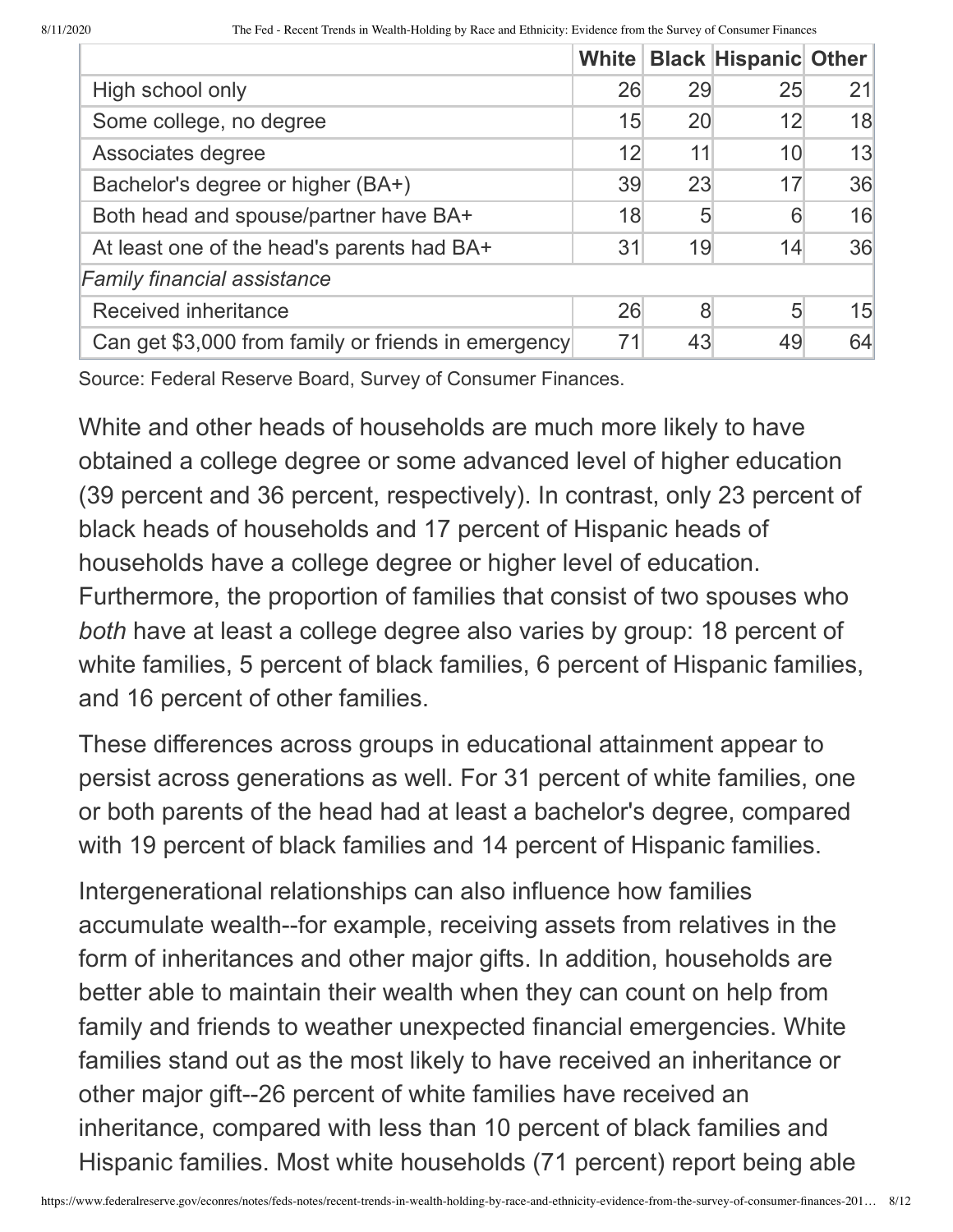to get \$3,000 from family or friends in a financial emergency, compared with less than half of Hispanic and black households (49 percent and 43 percent, respectively).

The four race/ethnicity groups vary in many demographic and economic factors that are correlated with household wealth, but even accounting for variation in all of the demographic factors, the gaps between families grouped by race/ethnicity remain (although they are considerably smaller). Results from regression analyses show that accounting for the demographic factors in table 2 shrinks the gap to about one-third of the overall gap for white families and black families, and about one-fifth of the overall gap for white families and Hispanic families.<sup>5</sup> Still, the adjusted gaps in net worth remain sizable.

### <span id="page-8-0"></span>**Recent wealth changes for race/ethnicity groups by educational attainment**

Educational attainment is a significant predictor of income and wealth: 2016 SCF data indicate that overall, families with a bachelor's degree have mean and median wealth values that are more than five times the values for less educated families. This pattern is also evident within each of the race/ethnicity groups, though the magnitude of the difference by education varies across the four race/ethnicity groups (table 3). For example, the median college-educated black family's net worth is about six times that of the median black family with less education, and the ratio is about 4.5 for Hispanic families.

## Table 3. Mean and median net worth by race and educational attainment of head, 2013-16 surveys

|                      | <b>Median net worth</b> |      |       | <b>Mean net worth</b> |  |  |  |
|----------------------|-------------------------|------|-------|-----------------------|--|--|--|
|                      | 2013                    | 2016 | 2013  | 2016                  |  |  |  |
| No bachelor's degree |                         |      |       |                       |  |  |  |
| White                | 87.1                    | 98.1 | 323.1 | 367.8                 |  |  |  |
| <b>Black</b>         | 10.3                    | 11.6 | 78.9  | 99.3                  |  |  |  |
| Hispanic             | 13.1                    | 17.5 | 76.3  | 105.7                 |  |  |  |
| Other                | 17.4                    | 34.3 | 128.8 | 183.7                 |  |  |  |

Thousands of 2016 dollars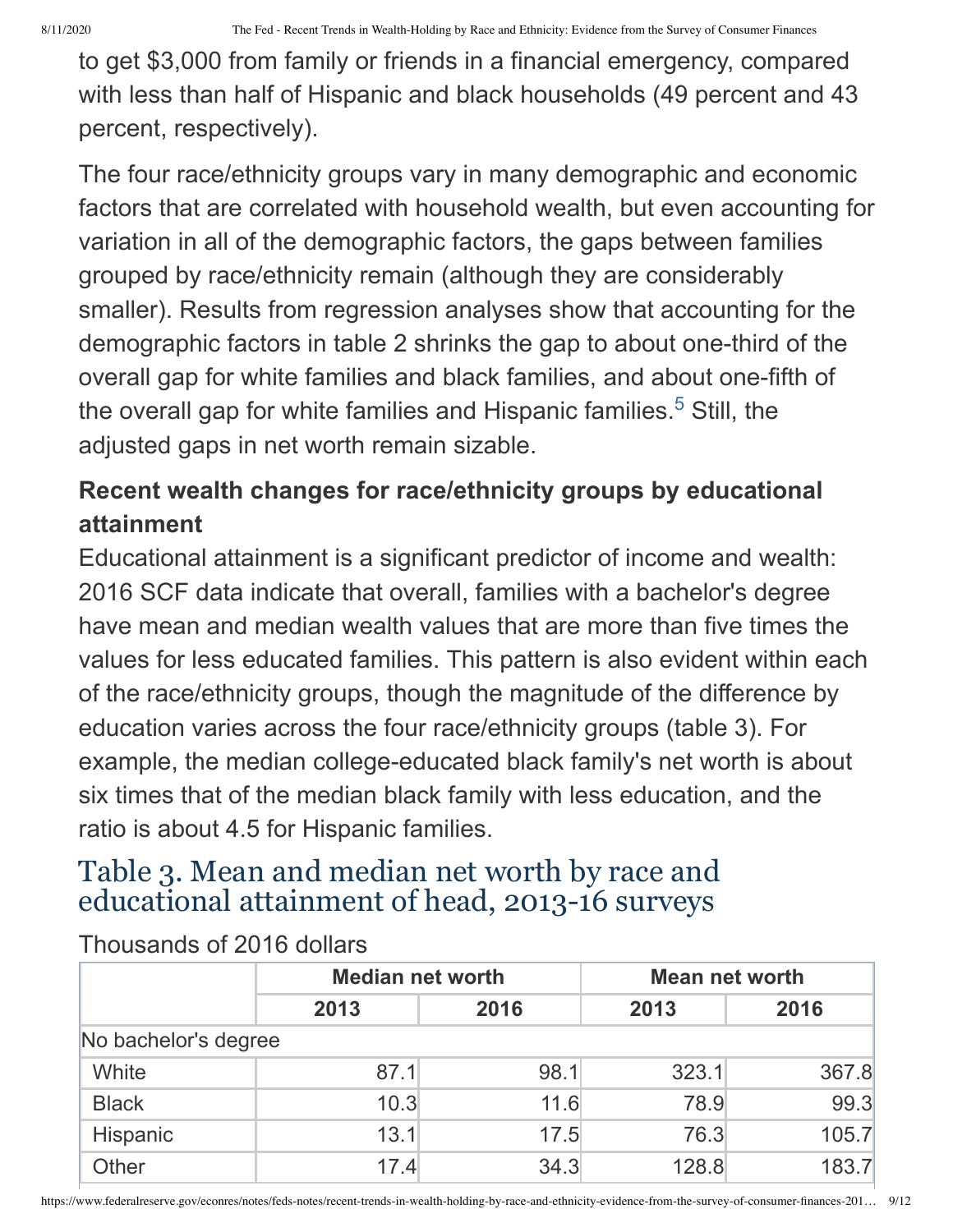8/11/2020 The Fed - Recent Trends in Wealth-Holding by Race and Ethnicity: Evidence from the Survey of Consumer Finances

|                             | <b>Median net worth</b> |       |         | <b>Mean net worth</b> |  |  |  |
|-----------------------------|-------------------------|-------|---------|-----------------------|--|--|--|
|                             | 2013<br>2016<br>2013    |       |         | 2016                  |  |  |  |
| Bachelor's degree or higher |                         |       |         |                       |  |  |  |
| White                       | 375.5                   | 397.1 | 1,440.1 | 1,821.3               |  |  |  |
| <b>Black</b>                | 36.8                    | 68.2  | 184.4   | 271.2                 |  |  |  |
| Hispanic                    | 58.0                    | 77.9  | 401.8   | 609.6                 |  |  |  |
| Other                       | 216.1                   | 210.2 | 813.0   | 941.0                 |  |  |  |

Source: Federal Reserve Board, Survey of Consumer Finances.

In addition to substantial heterogeneity within race/ethnicity groups by education, there are also large disparities across race/ethnicity groups for families with similar levels of education. Among households headed by someone with a college degree, net worth is substantially higher for white families than for the other three groups of families. The median net worth of college graduates in 2016 was \$397,100 for white families, but well below \$100,000 for black families and Hispanic families. Of course, even within these race/ethnicity and education groups, many of the demographic and economic differences highlighted in tables 1 and 2 help to explain some of these patterns.

Growth rates between 2013 and 2016 also varied substantially across race/ethnicity and educational attainment groups. Among college graduates, mean and median wealth grew proportionally more for black and Hispanic households than for other families: mean wealth of college degree holders rose approximately 50 percent for black and Hispanic households and only 26 percent for white families. Among less educated families, proportional growth rates at the mean and median were highest for Hispanic families and other families.

This FEDS Note has described broad patterns in wealth-holding across families grouped by race and ethnicity, and some of the economic and demographic determinants of those patterns, using newly released data from the SCF. While all groups experienced losses during the Great Recession, the 2016 SCF data reveal broad-based growth in household net worth across groups since 2013. However, disparities in wealthholding, asset-holding, and debt-holding remain: White families have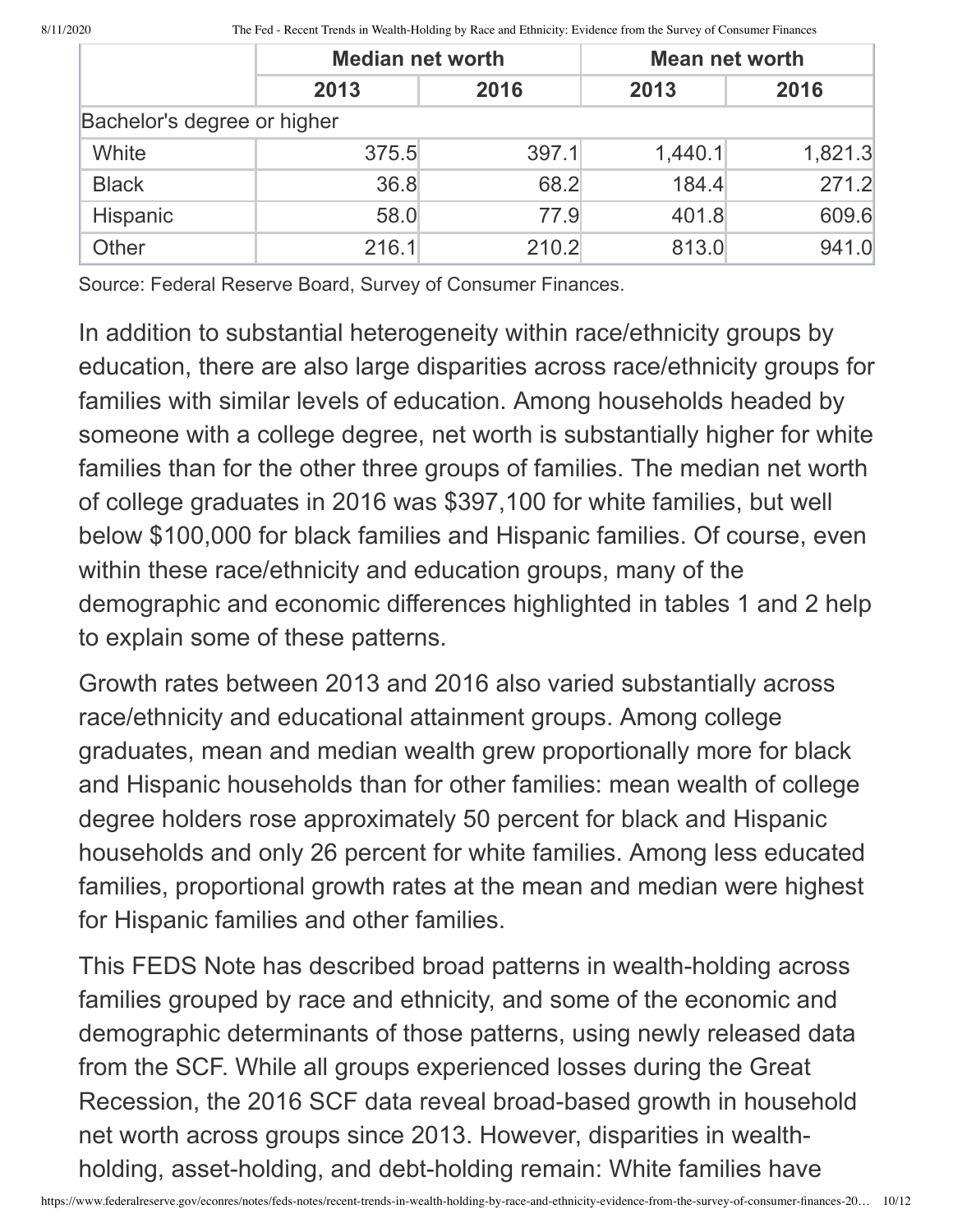considerably more wealth than black, Hispanic, and other families, even among those with similar levels of education. While this FEDS Note documents substantial heterogeneity across race/ethnicity groups, there is substantial variation in family circumstances and financial experiences within each group as well.

<span id="page-10-0"></span>1. For more on the race/ethnicity classifications used in this FEDS Note, see the appendix to Jesse Bricker, Lisa J. Dettling, Alice Henriques, Joanne W. Hsu, Lindsay Jacobs, Kevin B. Moore, Sarah Pack, John Sabelhaus, Jeffrey Thompson, and Richard A. Windle (2017), "Changes in U.S. Family Finances from 2013 to 2016: Evidence from the Survey of Consumer Finances," *Federal Reserve Bulletin* vol. 103 (henceforth, the *Bulletin* article). The other or multiple race group consists of a very racially/ethnically diverse set of families, including those identifying as Asian, American Indian, Alaska Native, Native Hawaiian, Pacific Islander, other race, and all respondents reporting more than one racial identification. Because of small sample sizes, we do not have statistical power to further disaggregate this group of families. In 2016, families reporting more than one racial identification were the largest subgroup of the other or multiple race group (about 50 percent of families), followed by Asian families (about 30 percent of families), though the composition of this group varies over time. Because of the varied composition of the other group and changes in its [composition over time, readers should exercise caution when making inferences. Return to](#page-0-0) text

<span id="page-10-1"></span>2. See the appendix to the *Bulletin* article for more details on components of net worth in the SCF. [Return to text](#page-0-1)

<span id="page-10-2"></span>3. See the *Bulletin* article for more on savings patterns by income. [Return to text](#page-3-0)

<span id="page-10-3"></span>4. For patterns in wealth-holding by family characteristics, see the *Bulletin* article; Janet L. Yellen (2014), "Perspectives on Inequality and Opportunity from the Survey of Consumer Finances," speech at the Conference on Economic Opportunity and Inequality, Federal Reserve Bank of Boston, Boston, Mass., October 17,

[https://www.federalreserve.gov/newsevents/speech/yellen20141017a.htm;](https://www.federalreserve.gov/newsevents/speech/yellen20141017a.htm) and Martin Browning and Annamaria Lusardi (1996), "Household Saving: Micro Theories and Micro Facts," *Journal of Economic Literature,* vol. 34 (December), pp. 1797–855. [Return to text](#page-5-0)

<span id="page-10-4"></span>5. These findings are similar for both mean and median net worth. For more details on the methods used here, and for more extensive analysis using additional factors, see Jeffrey P. Thompson and Gustavo A. Suarez (2015), "Exploring the Racial Wealth Gap Using the Survey of Consumer Finances," Finance and Economics Discussion Series 2015-076 (Washington: Board of Governors of the Federal Reserve System, August), <http://dx.doi.org/10.17016/FEDS.2015.076> . [Return to text](#page-8-0)

#### **Please cite this note as:**